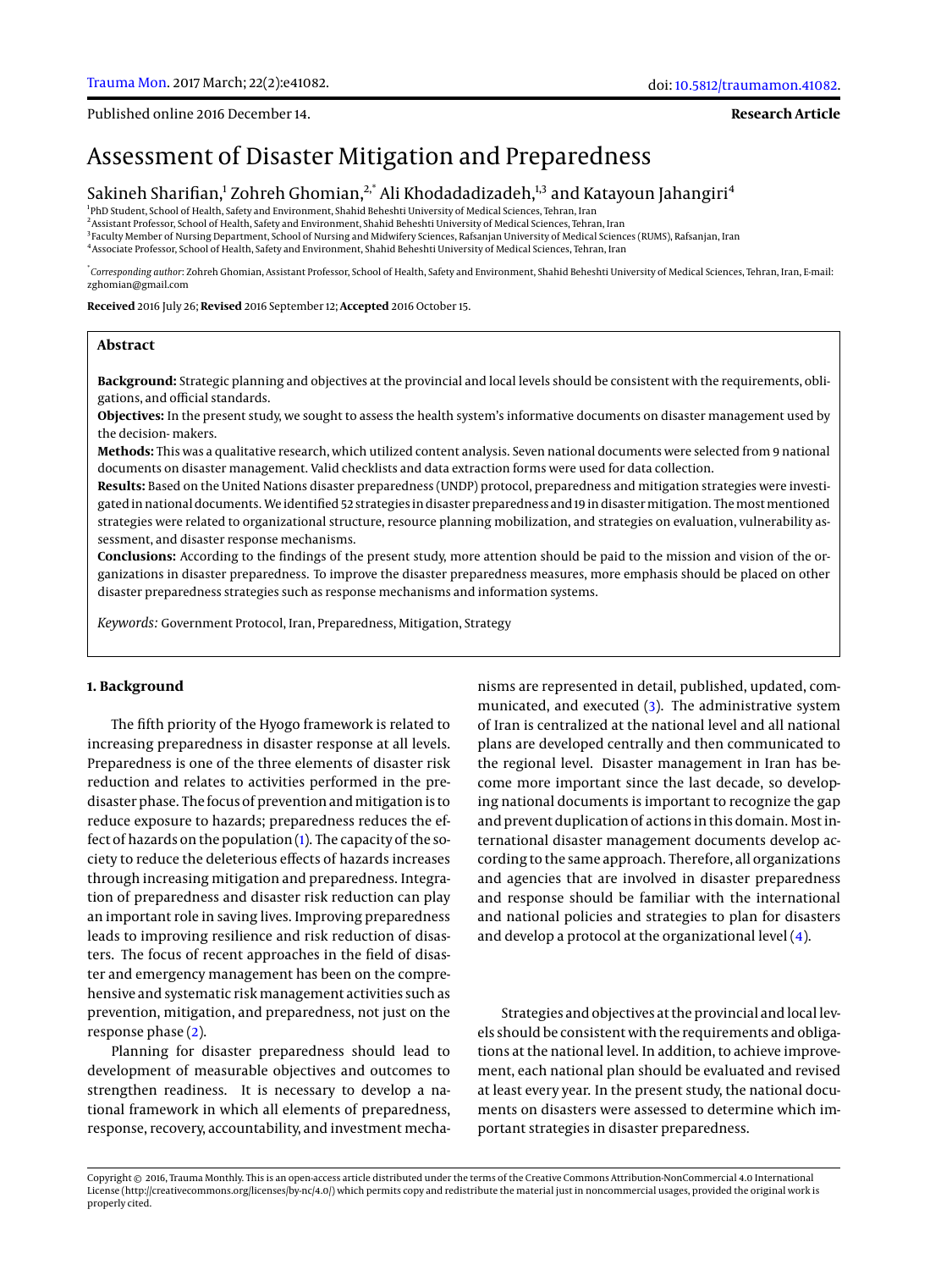# **2. Objectives**

In the current study, we assess national documents, identified the concerns of the key stakeholders in disaster management, especially in the mitigation and preparedness phase.

#### **3. Methods**

This was a qualitative research, which utilized content analysis. Seven national documents were selected from 9 national documents on disaster management. Document at the national level that had strategic items in disaster management and civil defense were included in the study. Inclusion criteria were as follow: The official and national documents, which had strategic items on disaster management and documents, were collected from the national library of Iran and official websites of various organizations.

Valid checklists and data extraction forms were used for data collection. The coding unit was sentences that were related to the concept of preparedness and mitigation. This research was conducted in four phases. In the first phase, the contents of all documents were studied and strategic issues were selected. In the second phase, each sentence, which had the word or concept of preparedness and mitigation activities, was coded by a coder. In the third phase, codes were categorized in 22 preparedness subcategories and 19 mitigation subcategories. In the last phase, all subcategories were coordinated and categorized in 9 preparedness categories according to the disaster preparedness framework of the United Nations development program (UNDP) and 8 mitigation categories [\(5\)](#page-3-4).

It was possible to analyze data qualitatively using content analysis and at the same time quantify the data. The four criteria of credibility, transferability, dependability, and confirmability were used.

## **4. Results**

Seventy-one strategies were related to disaster mitigation and preparedness; of them, 52 items were related to disaster preparedness, and 19 to disaster mitigation. [Fig](#page-2-0)[ure 1](#page-2-0) displays preparedness and mitigation strategies in the national documents.

We extracted 22 subcategories from 52 codes in preparedness strategies and 9 subcategories from 19 codes in mitigation strategies. At the end, we had 9 categories in preparedness and 8 in mitigation all of which are demonstrated in the following Table 1:

As presented in [Figure 2,](#page-3-5) the most frequent preparedness strategies had an organizational framework relating to 11 and 10 items on resource development and 9 items

relating to training response mechanisms. Vulnerability assessment had the least frequency with only 2 items in 1 document. Planning was mentioned in 7 items, early warning in 6 items, information system in 3 items and response mechanism and evaluation were mentioned in 2 items in 2 documents. [Figure 2](#page-3-5) displays the frequency of strategies found in the documents.

In mitigation strategies, the most frequent item was related to the integration of civil defense and disaster management with 11 items in 4 documents. Standard development was mentioned in 2 documents with 2 items. Other items were mentioned just once in 1 document [\(Figure 3\)](#page-4-0).

#### **5. Discussion**

According to the findings, the most frequent items (11 issues) that were mentioned in all documents were related to organizational frameworks. In emergency and disaster management, coordination and cooperation of public and private organizations are essential at local, national and international levels. Salmon et al. [\(6\)](#page-3-6) (2011) investigated the level of multi-agency coordination and its influencing factors in disasters. Furthermore, two studies showed that some factors lead to lack of coordination in disasters and emergencies; namely, lack of coordination failure in updating the rules, regulations, and guidelines in disaster management, and failure in assigning a commander in charge at the disaster management scene [\(7,](#page-3-7) [8\)](#page-3-8). In study, results revealed that the institutional framework should be strengthened through the initiation of the relevant strategies, training, and allocation of resources [\(9\)](#page-3-9).

Planning is another strategy listed in the documents. The principals of planning include communication planning, coordination of volunteers, choosing a commander in charge, and surge capacity strategies [\(10\)](#page-3-10). This ongoing process requires the cooperation of several organizations [\(11\)](#page-3-11). Resource development and training in disaster and emergency management were also mentioned in 6 documents. The availability and accessibility of such resources as goods, services, and disaster relief funding should be assessed. Planning and assessment are two essential parts of disaster preparedness [\(12\)](#page-4-1).

We observed training strategies and drills in just 2 documents (healthcare reform; and a comprehensive plan, relief, and rescue). Therefore, more attention should be paid to clarifying the evaluation procedures in disaster preparedness. The information system was mentioned three times in 2 documents. One study found that administrative databases and GIS could contribute to evidencedbased disaster preparedness  $(13)$ . The infrastructure can enable the rapid transfer of information, data, knowledge, and online connectivity from organizations at all levels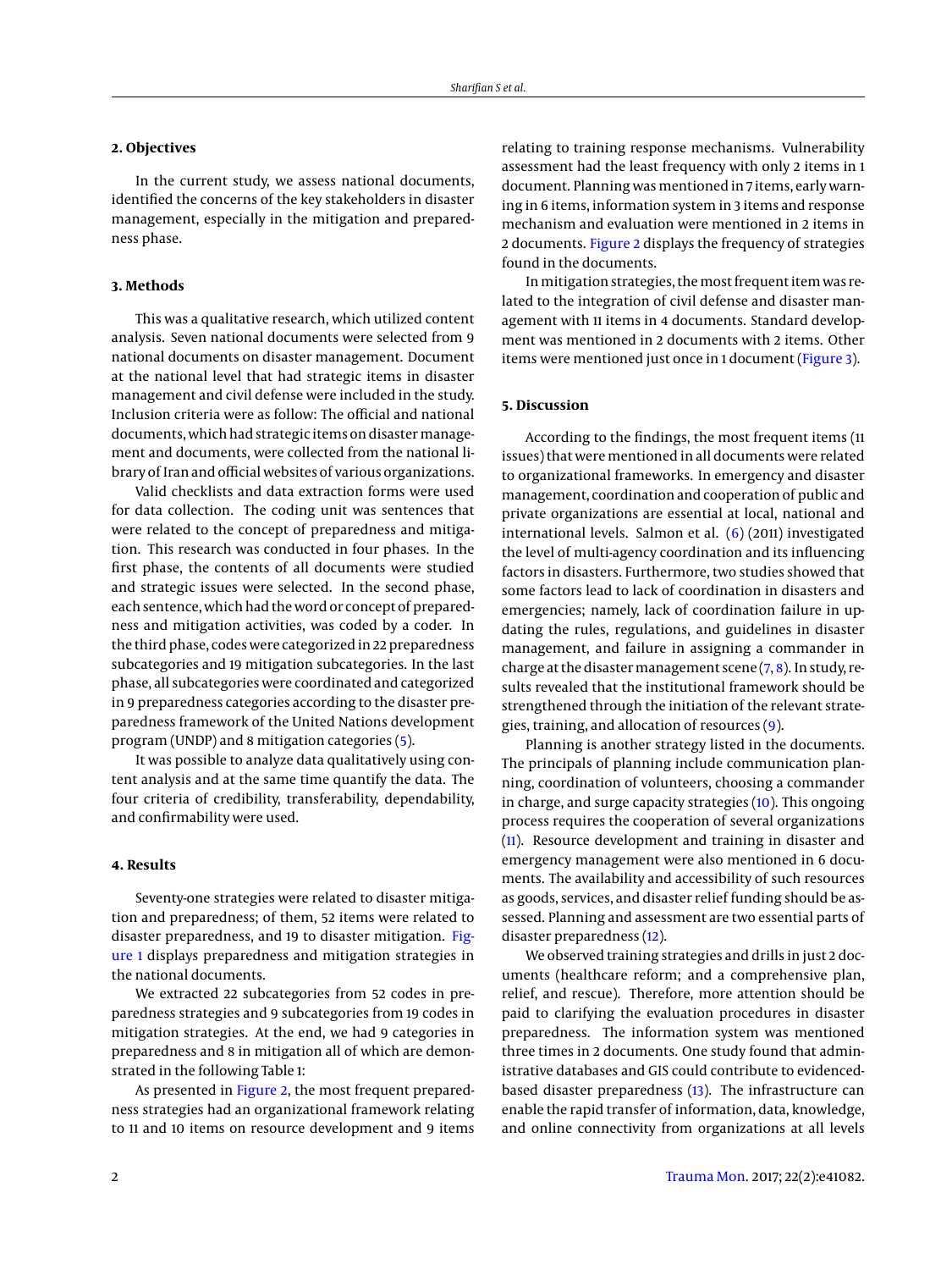<span id="page-2-0"></span>

among countries [\(14\)](#page-4-3). Health policymakers should be aware of the need to strengthen the health information systems to support immediate disaster responses [\(15\)](#page-4-4).

Education strategies were highlighted in 6 documents. To have a resilient society, we should empower individuals to build their resistance against the negative and adverse effects inherent to disasters. Training and educating the community and performing a community-based approach to disaster preparedness is the most effective approach for achieving disaster resilience [\(16\)](#page-4-5). Seyedin et al. [\(17\)](#page-4-6) (2015), in their study, found that disaster-training programs could increase the awareness and skill of the nurses in disaster response and reduce vulnerability to sudden catastrophes.

Vulnerability and risk assessment were found to be mentioned only in one document (the general policies of Iran in disaster management). While the foundation and development of disaster preparedness depends upon risk analysis and vulnerability assessment, the followings are paramount in disaster management: Risk identification, risk assessment, risk analysis, and risk evaluation [\(18\)](#page-4-7). Early warning system (EWS) is an integral part of disaster response planning. Moreover, the preparedness phase strengthens the infrastructure, which was noticeable in the warning system [\(19\)](#page-4-8). EWS was highlighted in 5 documents.

Abiding by standards in disaster risk reduction could provide immediate benefits by improving economic performance and developing resilience in disasters  $(20)$ . Legal issues were mentioned in 1 document. Rules and regulations are essential for building community resilience.

In 2005, the Hyogo framework for Action highlighted the importance of good legislation to support disaster risk reduction (DRR). The Sendai framework for disaster risk reduction, adopted in March 2015, calls for a renewed focus for reviewing and strengthening legal frameworks [\(21\)](#page-4-10).

Eleven strategies in 4 documents highlighted the importance of civil defense. Civil defense can increase the capacity of the country to deal with threats of any disaster [\(22\)](#page-4-11). After a disaster, the affected populations are motivated to reduce their vulnerability to future disasters. Thus, it can be done through recognizing the need for disaster risk reduction (DRR), building the capacity to tolerate threats, and safeguarding investments through allocation of funds and sustainable development [\(23\)](#page-4-12).

## *5.1. Conclusion*

More attention should be paid to the official documents because the mission and vision of all organizations involved in disaster management should be in accord with the national vision, which is mentioned in these documents. Therefore, to improve disaster preparedness and mitigation measures in Iran, we suggest that the official documents be reviewed and other disaster preparedness and mitigation strategies such as response mechanisms and information systems be emphasized.

The results of the present study are useful for the policymakers to help them recognize the gaps and weaknesses in disaster management plans at the national level. Moreover, the managers should be informed about the actions that had been taken in the past in dealing with disasters.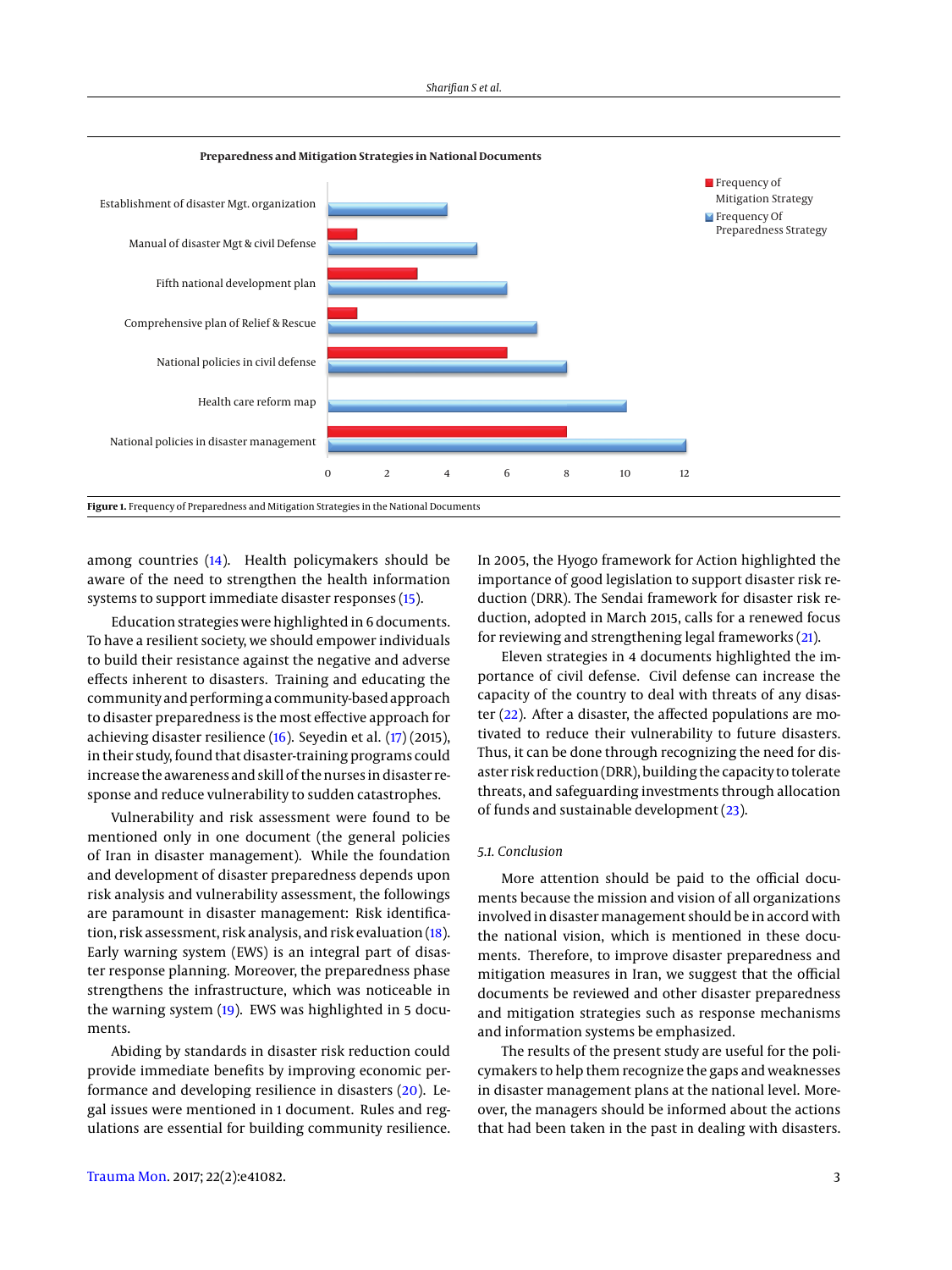<span id="page-3-5"></span>

**Frequency of Preparedness Strategies in Formal Documents**

**Figure 2.** Frequency of Preparedness Strategies in the Documents

Therefore, this article could be an appropriate reference to assess the quality of strategic documents in disaster management.

#### **References**

- <span id="page-3-0"></span>1. Keim E. Ciottone's Disaster Medicine. 2 ed. USA: Elsevier; 2016. pp. 200– 14.
- <span id="page-3-1"></span>2. United Nations secretariat of the International Strategy for Disaster Reduction . Disaster Preparedness for Effective Response: Guidance and Indicator Package for Implementing Priority Five of the Hyogo Framework. New York and Geneva: United Nations secretariat of the International Strategy for Disaster Reduction; 2008.
- <span id="page-3-2"></span>3. Baloch M. The pathology of policymaking and strategic planning process in macro-administrative system of Iran. Tehran,Iran: The National Defense University; 2010.
- <span id="page-3-3"></span>4. Norozzadeh R, Fatahi K, Keyzoori A. Content Analysis of National Documents in order to derive the fifth development plan policies in Higher Education, Research and Technology. *J Res Planning in Higher Edu.* 2009;**53**.
- <span id="page-3-4"></span>5. Kent R. Disaster Preparedness. New York/Geneva: Disaster Preparedness Management Training Programme; 1994.
- <span id="page-3-6"></span>6. Salmon P, Stanton N, Jenkins D, Walker G. Coordination during multi-agency emergency response: issues and solutions. *Disaster Prevention and Management: Int J.* 2011;**20**(2):140–58. doi: [10.1108/09653561111126085.](http://dx.doi.org/10.1108/09653561111126085)
- <span id="page-3-7"></span>7. Rabiei A, Nakhaee N, Pourhosseini SS. Shortcomings in dealing with psychological effects of natural disasters in iran. *Iran J Public Health.* 2014;**43**(8):1132–8. [PubMed: [25927043\]](http://www.ncbi.nlm.nih.gov/pubmed/25927043).
- <span id="page-3-8"></span>8. Shabanikiya H, Gorgi HA, Seyedin H, Jafari M. Assessment of Hospital Management and Surge Capacity in Disasters. *Trauma Mon.* 2016;**Inpress**(Inpress):30277.
- <span id="page-3-9"></span>9. Mayega RW, Wafula MR, Woboya V, Musenero M, Omale A, Orach GC, et al. A descriptive analysis of the institutional frameworks for disaster management in Uganda: structures, functions and gaps. *East Afr J Public Health.* 2013;**10**(2):469–75. [PubMed: [25130027\]](http://www.ncbi.nlm.nih.gov/pubmed/25130027).
- <span id="page-3-10"></span>10. Inglesby TV. Progress in disaster planning and preparedness since 2001. *JAMA.* 2011;**306**(12):1372–3. doi: [10.1001/jama.2011.1359.](http://dx.doi.org/10.1001/jama.2011.1359) [PubMed: [21903817\]](http://www.ncbi.nlm.nih.gov/pubmed/21903817).
- <span id="page-3-11"></span>11. Russell D, Simpson J. Emergency planning and preparedness for the deliberate release of toxic industrial chemicals. *Clin Toxicol (Phila).* 2010;**48**(3):171–6. doi: [10.3109/15563651003698042.](http://dx.doi.org/10.3109/15563651003698042) [PubMed: [20334545\]](http://www.ncbi.nlm.nih.gov/pubmed/20334545).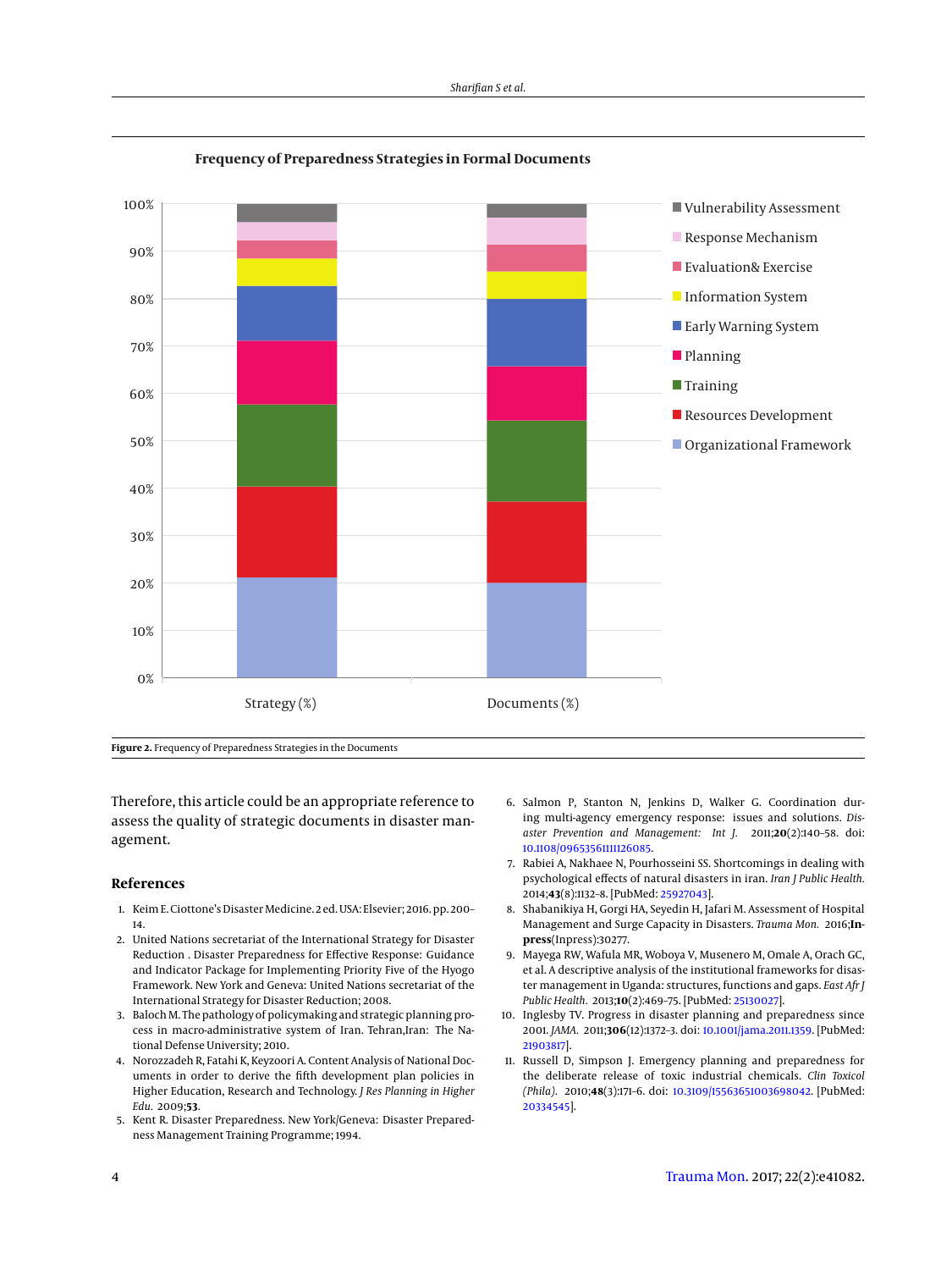<span id="page-4-0"></span>

**Frequency of Mitigation Strategies in Formal Documents**

**Figure 3.** Frequency of Mitigation Strategies in the Documents

- <span id="page-4-1"></span>12. Khankeh HR. Hospital preparedness in disasters and emergencies: national plan. 2 ed. Welfare and Rehabilitation Sciences University; 2013.
- <span id="page-4-2"></span>13. Kuwabara K, Matsuda S, Fushimi K, Ishikawa KB, Horiguchi H, Fujimori K. Contribution of the administrative database and the geographical information system to disaster preparedness and regionalization. *Am J Disaster Med.* 2011;**7**(2):95–103. doi: [10.5055/ajdm.2012.0085.](http://dx.doi.org/10.5055/ajdm.2012.0085)
- <span id="page-4-3"></span>14. Mathew D. Information technology and public health management of disasters–a model for South Asian countries. *Prehosp Disaster Med.* 2005;**20**(1):54–60. doi: [10.1017/S1049023X00002156.](http://dx.doi.org/10.1017/S1049023X00002156) [PubMed: [15748016\]](http://www.ncbi.nlm.nih.gov/pubmed/15748016).
- <span id="page-4-4"></span>15. Aung E, Whittaker M. Preparing routine health information systems for immediate health responses to disasters. *Health Policy Plan.* 2013;**28**(5):495–507. doi: [10.1093/heapol/czs081.](http://dx.doi.org/10.1093/heapol/czs081) [PubMed: [23002249\]](http://www.ncbi.nlm.nih.gov/pubmed/23002249).
- <span id="page-4-5"></span>16. UNCRD Disaster Management planning Hyogo office . Defining the past and Building the future of CBDM. Kobe, Japan: UNCRD tapestry; 2004.
- <span id="page-4-6"></span>17. Seyedin H, Abbasi Dolatabadi Z, Rajabifard F. Emergency Nurses' Requirements for Disaster Preparedness. *Trauma Mon.* 2015;**20**(4):29033. doi: [10.5812/traumamon.29033.](http://dx.doi.org/10.5812/traumamon.29033) [PubMed: [26839868\]](http://www.ncbi.nlm.nih.gov/pubmed/26839868).
- <span id="page-4-7"></span>18. Birnbaum ML, Loretti A, Daily EK, O'Rourke AP. Research and Evaluations of the Health Aspects of Disasters, Part VIII: Risk, Risk Reduction, Risk Management, and Capacity Building. *Prehosp Disaster Med.* 2016;**31**(3):300–8. doi: [10.1017/S1049023X16000285.](http://dx.doi.org/10.1017/S1049023X16000285) [PubMed: [27025980\]](http://www.ncbi.nlm.nih.gov/pubmed/27025980).
- <span id="page-4-8"></span>19. Moradian MJ, Rastegarfar B, Rastegar MR, Ardalan A. Tehran dust storm early warning system: corrective measures. *PLoS Curr.* 2015;**7** doi: [10.1371/currents.dis.14f3c645eb2e2003a44c6efd22c23f5e.](http://dx.doi.org/10.1371/currents.dis.14f3c645eb2e2003a44c6efd22c23f5e) [PubMed: [25774324\]](http://www.ncbi.nlm.nih.gov/pubmed/25774324).
- <span id="page-4-9"></span>20. Bosher L, Dainty A. Disaster risk reduction and 'built-in' resilience: towards overarching principles for construction practice. *Disasters.* 2011;**35**(1):1–18. doi: [10.1111/j.1467-7717.2010.01189.x.](http://dx.doi.org/10.1111/j.1467-7717.2010.01189.x) [PubMed: [20722695\]](http://www.ncbi.nlm.nih.gov/pubmed/20722695).
- <span id="page-4-10"></span>21. Pelling M, Holloway AJ. Legislation for mainstreaming disaster risk reduction. Tearfund; 2006.
- <span id="page-4-11"></span>22. Nikoumanesh M, Nazarkhah A. The Role of Passive Defense in Reducing the Risks of Earthquakes. *Am J Civil Engineering.* 2015;**3**(2):6–9.
- <span id="page-4-12"></span>23. Voluntary Organisations in Cooperation in Emergencies . Disaster Risk R eduction series Voluntary Organisations in Cooperation in Emergencies; 2013. Available from: <www.ngovoice.org>.